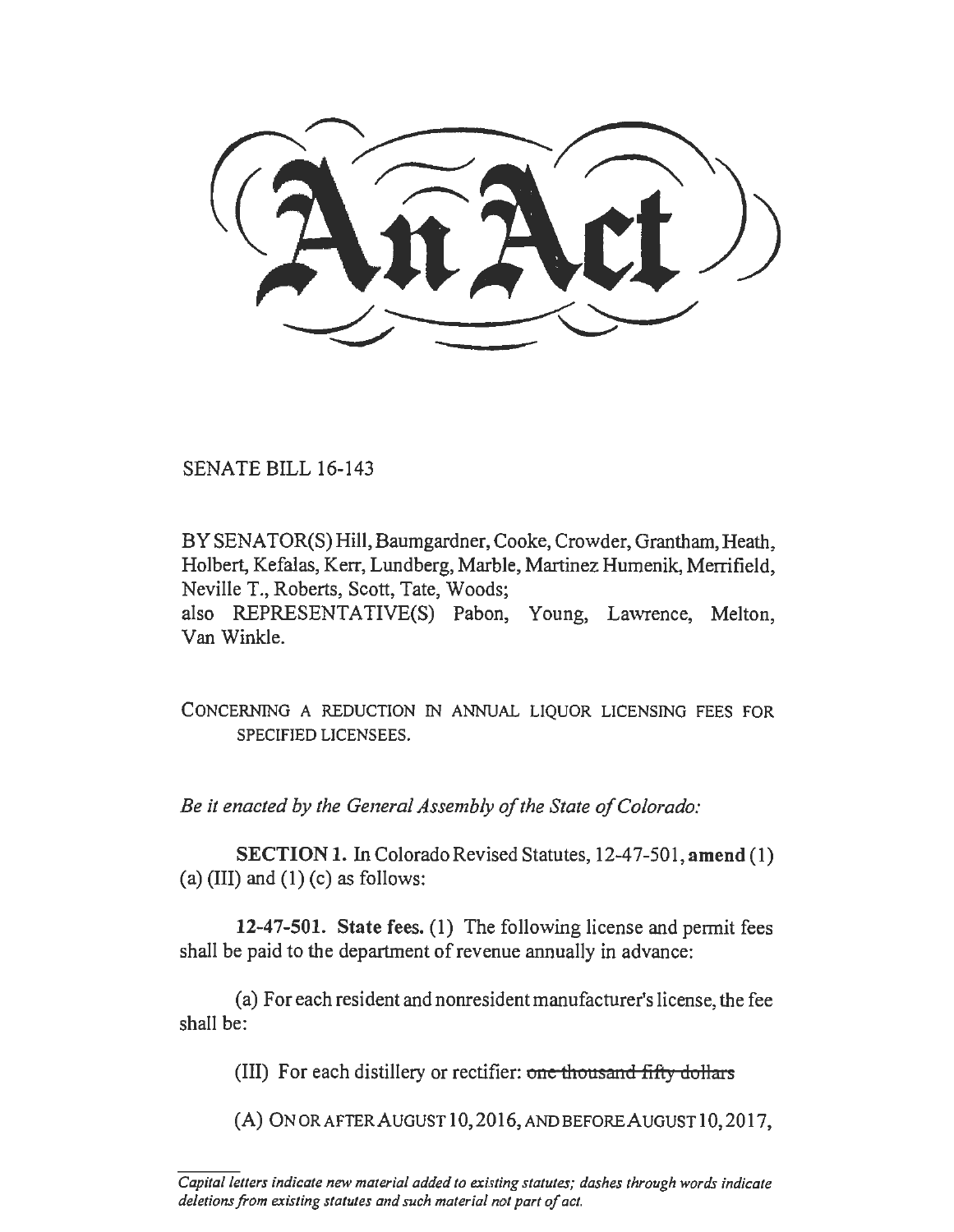## SIX HUNDRED SEVENTY-FIVE DOLLARS; AND

(B) ON OR AFTER AUGUST 10, 2017, THREE HUNDRED DOLLARS;

(c) For each wholesaler's liquor license: one thousand fifty dollars

(I) ON OR AFTER AUGUST 10, 2016, AND BEFORE AUGUST 10, 2017, EIGHT HUNDRED DOLLARS; AND

(II) 0NORAFTERAUGUST 10,2017,FIVEHUNDREDFIFTYDOLLARS;

SECTION 2. Act subject to petition - effective date. This act takes effect at 12:01 a.m. on the day following the expiration of the ninety-day period after final adjournment of the general assembly (August 10, 2016, if adjournment sine die is on May 11, 2016); except that, if a referendum petition is filed pursuant to section 1 (3) of article V of the state constitution against this act or an item, section, or part of this act within such period, then the act, item, section, or part will not take effect unless